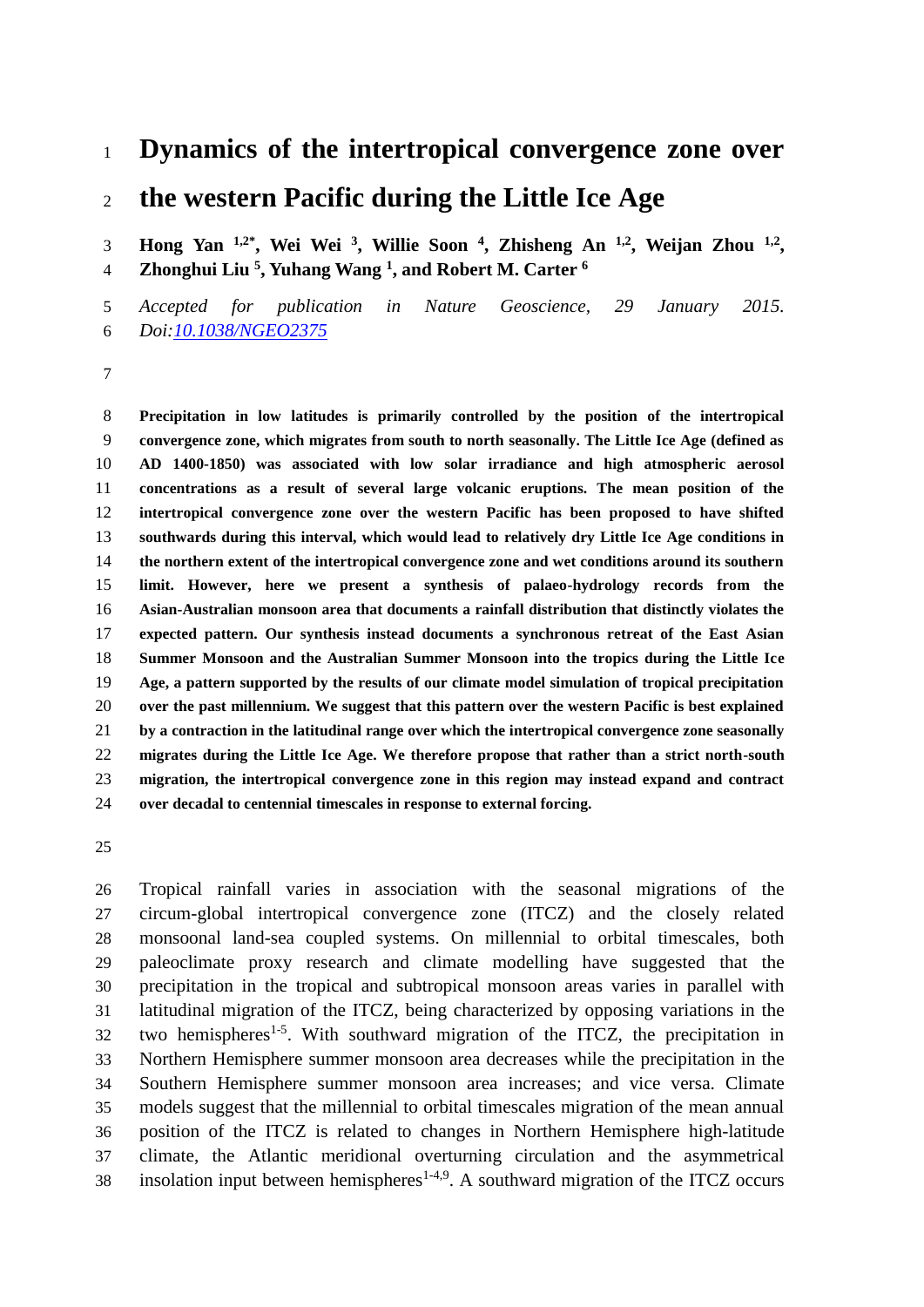when the North Atlantic region is relatively cold due to enhanced high-latitude ice 40 cover and a slowdown of the Atlantic meridional overturning circulation<sup>[1-3](#page-9-0)</sup>. Conversely, a northward migration of the ITCZ mean position is usually driven by the increased Northern Hemisphere insolation input relative to the Southern 43 Hemisphere<sup>[2,](#page-9-1)[4,](#page-9-2)[9](#page-10-0)</sup>.

 The dynamical variation of the ITCZ rainbelt has also been considered the main factor for centennial timescale hydrologic changes in tropical areas over the last [6](#page-9-3) millennium<sup>6[,7](#page-9-4)</sup>. A large body of paleo-proxy evidence suggests that during the relatively cold Little Ice Age period (LIA, ~AD 1400-1850), regions located at the 48 northern limit of the ITCZ rainbelt, including the pan-Caribbean region<sup>[9](#page-10-0)[,10](#page-10-1)</sup>, became 49 drier relative to both the warm Medieval Climate Anomaly period (MCA,  $\sim$  AD 800-1300) and the most recent 150 years, pointing to a possible southward shift of the ITCZ<sup>[6,](#page-9-3)[7](#page-9-4)</sup>. Meanwhile, some hydrological records from the southern boundary of the ITCZ that reflect a wetter LIA are also evidence in supported of southward migration 53 of the ITCZ mean position<sup>[6](#page-9-3)[,11,](#page-10-2)[12](#page-10-3)</sup>.

 Although a similar/parallel southward migration of ITCZ has been described 55 during the LIA in open o[c](#page-9-4)ean areas of the Pacific<sup>7</sup>, the pattern of change for the west 56 Pacific marine- continental ITCZ remains less well established<sup>[8](#page-10-4)</sup>. In this study, we synthesized high-resolution paleo-hydrology records from the East Asian-Australian summer monsoon regions during the past millennium to test the variation pattern of the west Pacific ITCZ. Surprisingly, we found that the west Pacific region has yielded a precipitation distribution pattern in contradiction of what would normally be predicted from the southward shift of the ITCZ mean position during the LIA. Instead of the expected pattern, both the EASM and the ASM retreated synchronously during the LIA and the core precipitation zones converged more narrowly within the tropics.

### **Paleo-hydrology records from the EASM area**

65 Many studies, including those utilizing speleothem records<sup>[2,](#page-9-1)[13-16](#page-10-5)</sup>, lake sediment records<sup>[8](#page-10-4)[,17-19](#page-10-6)</sup> and historical documentary records<sup>[20](#page-10-7)</sup>, have focused on describing the hydrological changes in EASM area over the last millennium, with the results showing obvious regional differences (Fig. 1, Fig. s1 and s2). The paleo-hydrology records from the northern limit of the EASM, including a lake sediment record  $(D1)^{18}$  $(D1)^{18}$  $(D1)^{18}$ , 70 a historical archive record  $(D2)^{20}$  $(D2)^{20}$  $(D2)^{20}$  and two stalagmite records  $(D3 \text{ and } D4)^{13,14}$  $(D3 \text{ and } D4)^{13,14}$  $(D3 \text{ and } D4)^{13,14}$  $(D3 \text{ and } D4)^{13,14}$ , show similar variations over the last millennium and indicate that this region was hard hit by droughts during LIA relative to MCA and the last 150 years (Fig.1, Fig. 3 and Fig. s1). Conversely, lake sediment records from the southern coast of China (W2 in Fig.1 74 and Fig.  $s2$ <sup>[17](#page-10-6)[,19](#page-10-10)</sup> and the northern South China Sea (W3 in Fig.1 and Fig.  $s2$ )<sup>[8](#page-10-4)</sup> display a clear wet condition during the LIA relative to the MCA and the last 150 years. At the same time, the hydrological records located between these two regions reveal a 77 gradual transition from dry to wet. The speleothem record (D5 in Fig.1 and Fig.  $s1$ )<sup>[15](#page-10-11)</sup> from central China reveals a moderate drought during the LIA while similar records 79 (N1 and N2 in Fig.1 and Fig.  $s2)^{2,16}$  $s2)^{2,16}$  $s2)^{2,16}$  $s2)^{2,16}$  from southwest China, located near the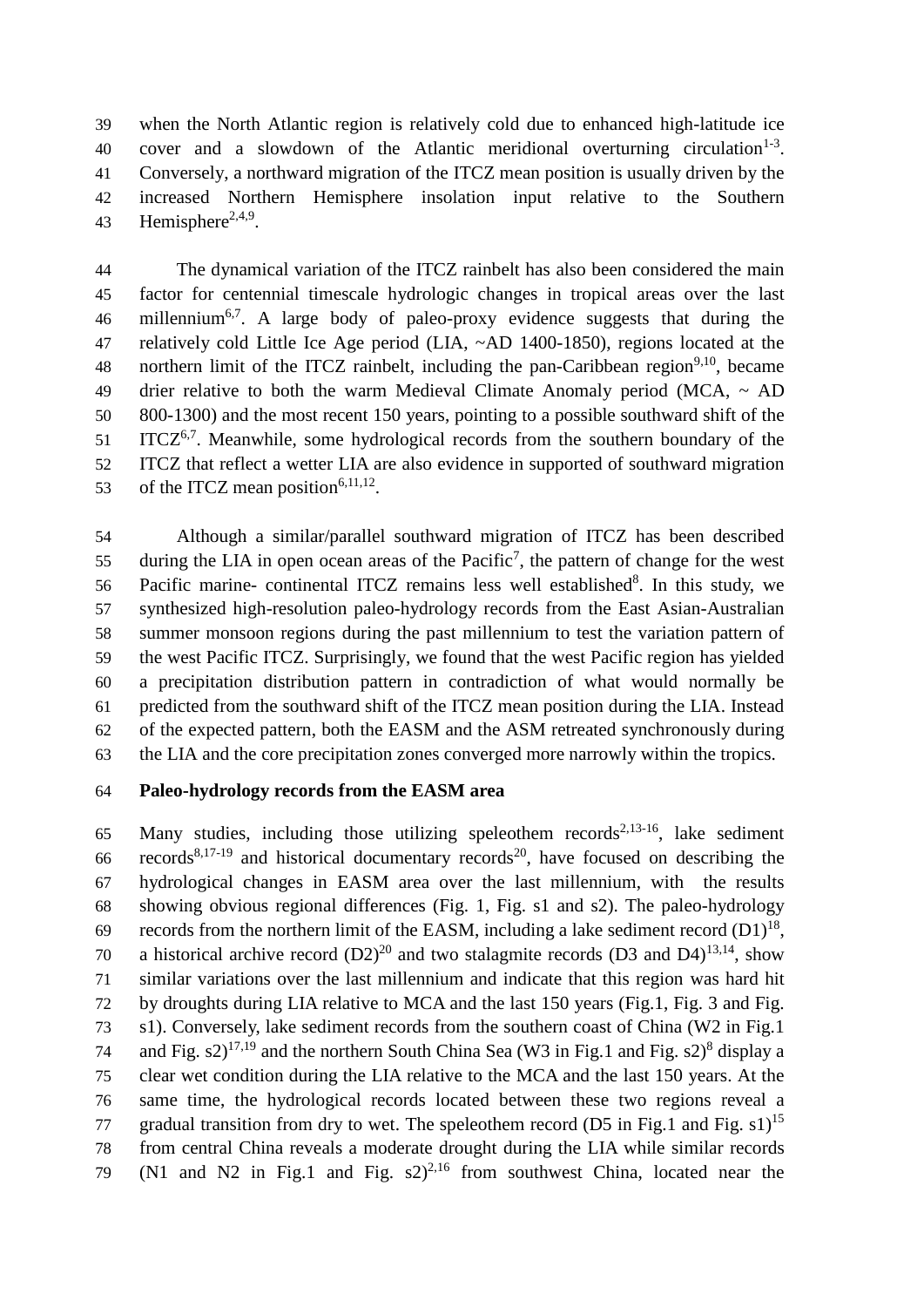transitional zone, show no significant difference between the LIA and the MCA. The spatial differences from north to south across China point to a probable retreat of the EASM during the LIA. This retreat led to reduced northward transport of monsoon moisture, a contracted core zone of precipitation, a relatively dry condition near the modern northern limit of the EASM and more precipitation in southern China during the LIA.



87 *Figure 1 Pattern of rainfall within the EASM region during LIA. The background contours*  88 *show summer mean precipitation (from June to October, mm/day) in the EASM area as*  89 *derived from NCEP reanalysis2 from January 1979 to December 2010. Locations of proxy-hydrology records in the EASM area are indicated: D1[18](#page-10-8), D2[20](#page-10-7), D3[13](#page-10-5), D4[14](#page-10-9), D5[15](#page-10-11) N[1](#page-9-1)<sup>2</sup>* 90 *, N2[16](#page-10-12), W1[17,](#page-10-6)[19](#page-10-10) and W2<sup>8</sup>* 91 *[.](#page-10-4) Locations that were dry, without apparent change and wet during the*  92 *LIA relative to the MCA/recent 150 years are marked in red, purple and blue, respectively.* 93 *The three hydrologic conditions are objectively defined by the Relative Wet Index and t-test* 94 *(see method for details).*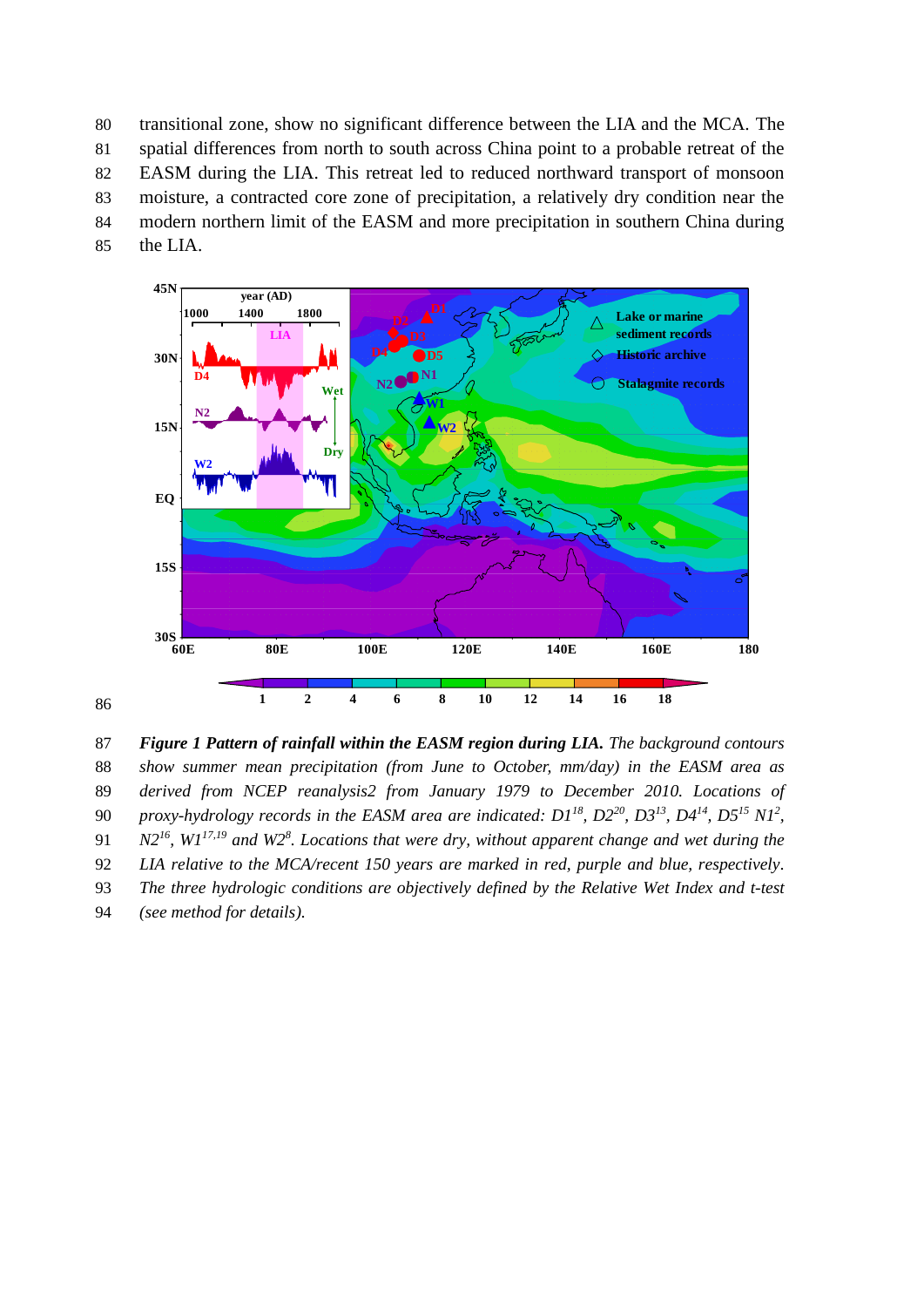

96 *Figure 2 Pattern of rainfall within the ASM region during LIA. The background contours*  97 *show summer mean precipitation (from December to February, mm/day) in the ASM area*  98 *derived from NCEP reanalysis2 from January 1979 to December 2010. Locations of*  99 *proxy-hydrology records in the ASM area are also indicated:*  $D6^{25,26}$  $D6^{25,26}$  $D6^{25,26}$  $D6^{25,26}$ *,*  $D7^{27}$  $D7^{27}$  $D7^{27}$ *,*  $D8^{24}$  $D8^{24}$  $D8^{24}$ *,*  $D9^{23}$  $D9^{23}$  $D9^{23}$ *,* 100  $D10^{28,29}$  $D10^{28,29}$  $D10^{28,29}$  $D10^{28,29}$ ,  $D11^{21}$  $D11^{21}$  $D11^{21}$ ,  $D12^{21}$  $D12^{21}$  $D12^{21}$ ,  $D13^{22}$  $D13^{22}$  $D13^{22}$ ,  $N3^{31}$  $N3^{31}$  $N3^{31}$ ,  $N4^{32}$  $N4^{32}$  $N4^{32}$ ,  $W3^{30}$  $W3^{30}$  $W3^{30}$ ,  $W4^{11}$  $W4^{11}$  $W4^{11}$  and  $W5^{6,12}$  $W5^{6,12}$  $W5^{6,12}$ . Locations that were dry, 101 *without apparent change and wet during the LIA relative to the MCA/recent 150 years are*  102 *marked in red, purple and blue, respectively.*

103

95

### 104 **Paleo-hydrology records from the ASM area**

105 Hydrological variations in the ASM area over the last millennium are less well 106 established than those in the EASM area, but the retreat of the ASM during the LIA is 107 still evident (Fig. 2, Fig s3, s4 and s5). The 1000-year long fluvial sedimentary 108 records from the floodplain of Daly River (D11 in Fig.2)<sup>[21](#page-10-16)</sup> and the Magela Creek 109 Flood Plain (D12 in Fig. 2 and Fig.  $s3)^{21}$  $s3)^{21}$  $s3)^{21}$  in the 'Top End' area of the Australia suggest 110 a reduced river discharge and dry conditions in this region during the LIA. Meanwhile, 111 a nearby speleothem record provides further confirmation of dry conditions in tropical 112 northwestern Australia during AD 1400-1700 (D13 in Fig. 2 and Fig.  $\text{s}3)^{22}$  $\text{s}3)^{22}$  $\text{s}3)^{22}$ . The more 113 positive stalagmite  $\delta^{18}$ O during the LIA relative to the MCA and the recent 150 years has been interpreted as indicating less precipitation in this region<sup>[22](#page-10-17)</sup>.

 The multi-proxy records from northeastern Australia also indicate dry conditions during the LIA (Fig. s3 and Fig. s4). The northeast tropical Queensland river flow and rainfall reconstruction derived from Great Barrier Reef coral luminescence studies  $(D9)^{23}$  $(D9)^{23}$  $(D9)^{23}$  clearly show less precipitation during the LIA than during the 20<sup>th</sup> century. 119 Meanwhile, all three seawater  $\delta^{18}O$  records derived from coral  $\delta^{18}O$  and Sr/Ca in 120 Great Barrier Reef  $(D8)^{24}$  $(D8)^{24}$  $(D8)^{24}$ , New Caledonia  $(D6)^{25,26}$  $(D6)^{25,26}$  $(D6)^{25,26}$  $(D6)^{25,26}$  and Flinders Reef  $(D7)^{27}$  $(D7)^{27}$  $(D7)^{27}$  exhibit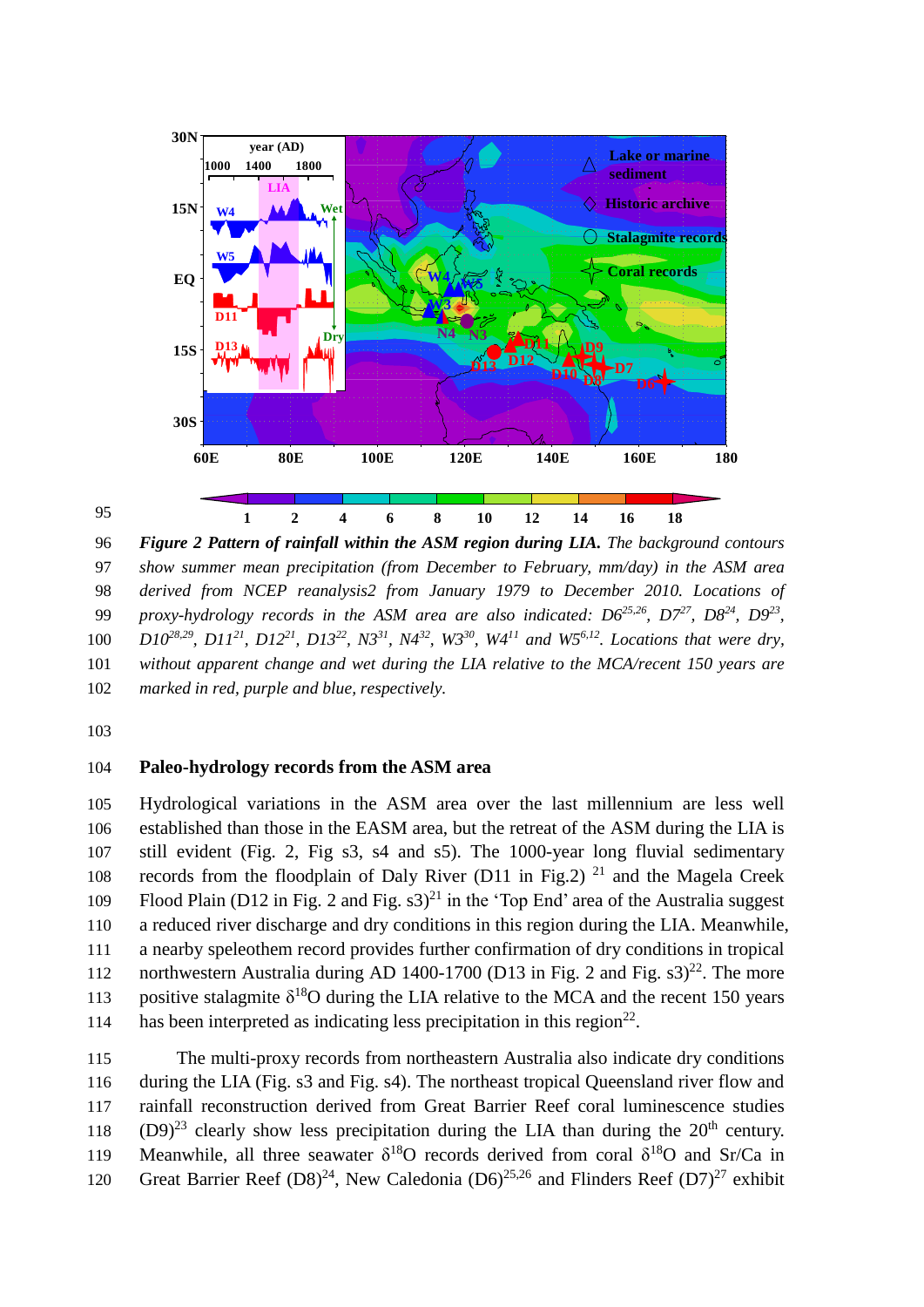more positive values (consistent with dry conditions) during the LIA compared to the  $20<sup>th</sup>$  century. The dry LIA in northeastern tropical Australia has recently been further confirmed by two new peat humification records from Queensland (D10 in Fig. 2 and 124 Fig. s3), which document clearly that dry conditions prevailed during the  $LIA^{28,29}$  $LIA^{28,29}$  $LIA^{28,29}$  $LIA^{28,29}$ . These records, together with the fluvial sedimentary and speleothem records from tropical western Australia, indicate that dry conditions probably covered the whole tropical Australian continent during the LIA.

 In contrast to the drier conditions in northern Australia, several paleo-hydrology records from the Indo-Pacific Warm Pool region, including the organic matter δ<sup>13</sup>C 1[30](#page-11-6) record of lake sediment from Java  $(W3)^{30}$ , a leaf wax  $\delta D$  record from Makassar 131 Strait (W4)<sup>[11](#page-10-2)</sup> and the sea surface salinity record derived from  $\delta^{18}O$  and Mg/Ca of 132 planktonic foraminifera from Makassar Strait  $(W5)^{6,12}$  $(W5)^{6,12}$  $(W5)^{6,12}$  $(W5)^{6,12}$ , consistently suggest more precipitation and wetter conditions during the LIA than that during the MCA/last 150 years (Fig. 2 and Fig. s5). However, some hydrological records from southern Indonesia, located between the Warm-pool and northern Australia, show no clear dry 136 or wet conditions during the LIA<sup>[31-34](#page-11-4)</sup>. For example, the stalagmite  $\delta^{18}O$  record from southern Indonesia shows no apparent difference between the LIA and the MCA or 138 most recent 150 years (N3 in Fig. 2 and Fig. s5)<sup>[31](#page-11-4)</sup>, while the δD of terrestrial plant wax indicates that rainfall has steadily increased in East Java over the last millennium 140  $(N4)^{32}$  $(N4)^{32}$  $(N4)^{32}$ .

 The general pattern of increased precipitation (LIA relative to MCA/recent 150 years) from the northern Australia to Indo-Pacific warm pool area is similar to that observed in the EASM area, and also consistent with a weakened ASM during the LIA.

## **Empirical Explanation and Climate Modelling**

 The observed dry condition in the northern Australia monsoon area during the LIA argues against the established southward ITCZ migration hypothesis in the west Pacific region. It follows that the ITCZ migration theory, which was mainly proposed 150 to explain millennial to orbital scale tropical hydrological changes<sup>[1-4](#page-9-0)[,9](#page-10-0)</sup>, does not explain the documented decadal to centennial scale hydrological variations that occurred over the western Pacific region during the last millennium. Instead, we propose the alternative and more physically plausible hypothesis that a contraction of the ITCZ/monsoon zones during the LIA within the western Pacific, accompanied by a synchronized retreat of both the EASM and the ASM (Fig. s6 and Fig. s7).

 Meanwhile, although the driving force of ITCZ migration on millennial to orbital 157 timescale has been well described<sup>[1-4,](#page-9-0)[9](#page-10-0)</sup>, the mechanism of the ITCZ dynamics on a 158 decadal-centennial scale (e.g. the southward migration proposed for  $LIA<sup>7</sup>$  $LIA<sup>7</sup>$  $LIA<sup>7</sup>$ ) remains 159 unclear<sup>[7](#page-9-4)[,8](#page-10-4)[,35](#page-11-7)</sup>. For example, a 5 $^{\circ}$  southward ITCZ shift during LIA was proposed by one 160 previous study<sup>[7](#page-9-4)</sup>, but the possible forcing factors for ITCZ migration, such as the freshwater forcing initiated around the North Atlantic Ocean and orbitally-driven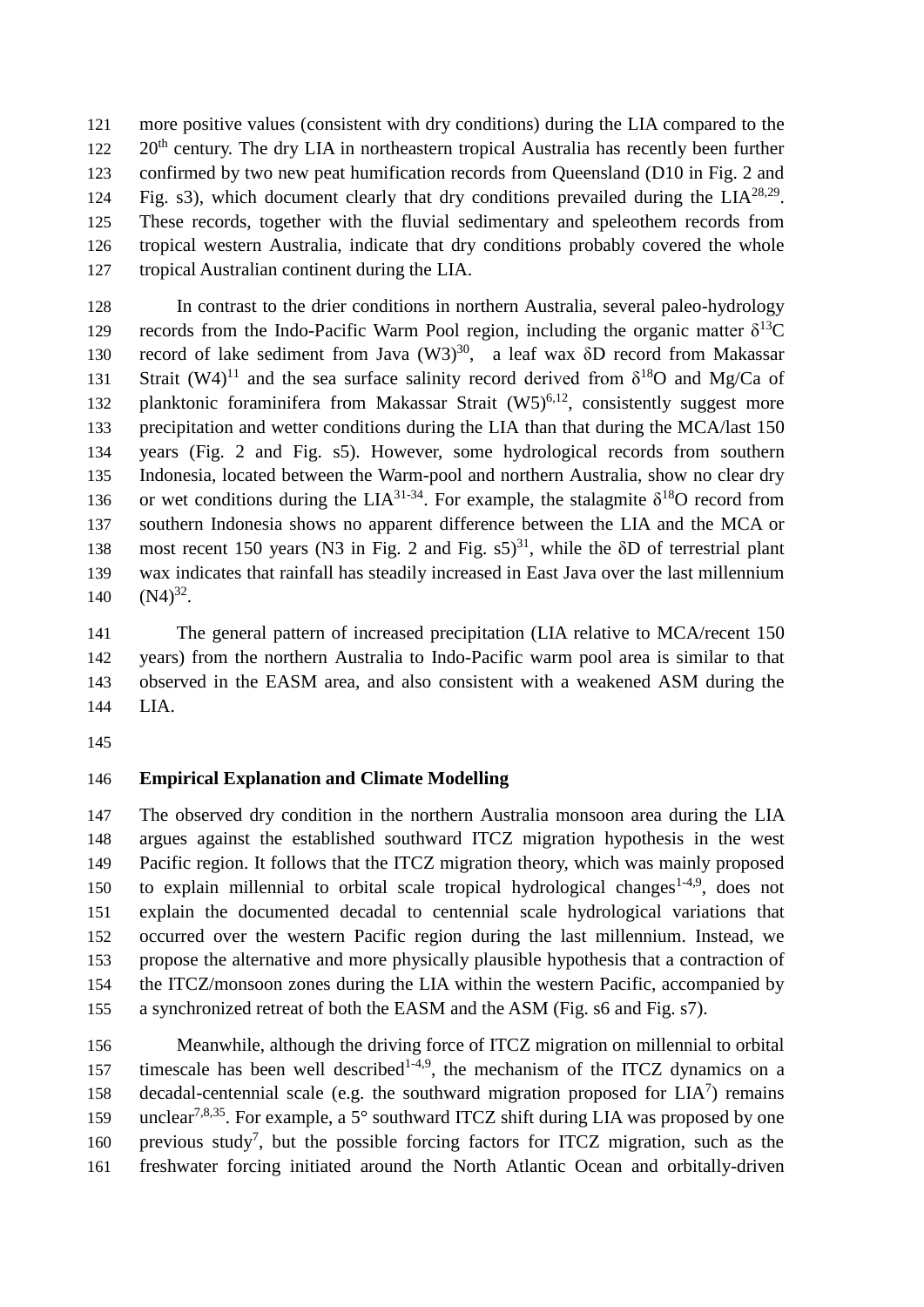asymmetrical insolation input between hemispheres (Fig. 3b, 3c), did not show marked changes during the LIA. In addition, a recent constraint suggests that a 5° southward shift would implicate a large cross-equatorial atmospheric heat transport of 1.7 PW and an inter-hemispheric tropical SST gradient (i.e., 0-20°N minus 0-20°S) of 166 1.5 to 3.7 K, yet neither of which has been detected<sup>[35](#page-11-7)</sup>.



167

*Figure 3 Forcing and modeling results. Solar forcing representing the solar output (pink)[37,](#page-11-8)[38](#page-11-9)* 168 169 *and orbital parameters (blue and green lines are the July and January insolation at 23.5ºN* 170 *and 23.5°S, respectively*<sup>[36](#page-11-10)</sup> during the *Holocene* (*a, orbital changes dominating*) and past 171 *millennium (b, solar output dominating). (c): total solar forcing of the 23.5ºN (blue) and the*  172 *23.5ºS (green) has been calculated by adding up the changes of the solar output and orbital*  173 *parameters. (d): The simulated annual mean precipitation anomaly during the late solar*  174 *Maunder minimum phase (AD 1690-1740) of the LIA with reference to the long-term mean* 175 *(AD 1000-1800) in a MPI-ESM last millennial simulation*<sup>[42](#page-11-11)</sup>.

 Solar insolation on the earth depends not only on the orbital parameters<sup>[36](#page-11-10)</sup> but also 177 on the direct irradiance variations of the sun $37$ . The precessional cycles of the equinoxes of Earth-Sun orbit have been demonstrated to be the most important orbital parameters that are linked with tropical hydrological changes. The precessional forcing has a non-linear impact on the insolation budget and usually produces opposite insolation variations, and anti-symmetric forcing, between the Northern and 182 Southern Hemisphere (Fig.  $3^{36}$  $3^{36}$  $3^{36}$ , and thus changes the mean position of the global ITCZ through the inter-hemispheric insolation and thermal gradients that are established. In contrast to the precessional forcing, the intrinsic changes of solar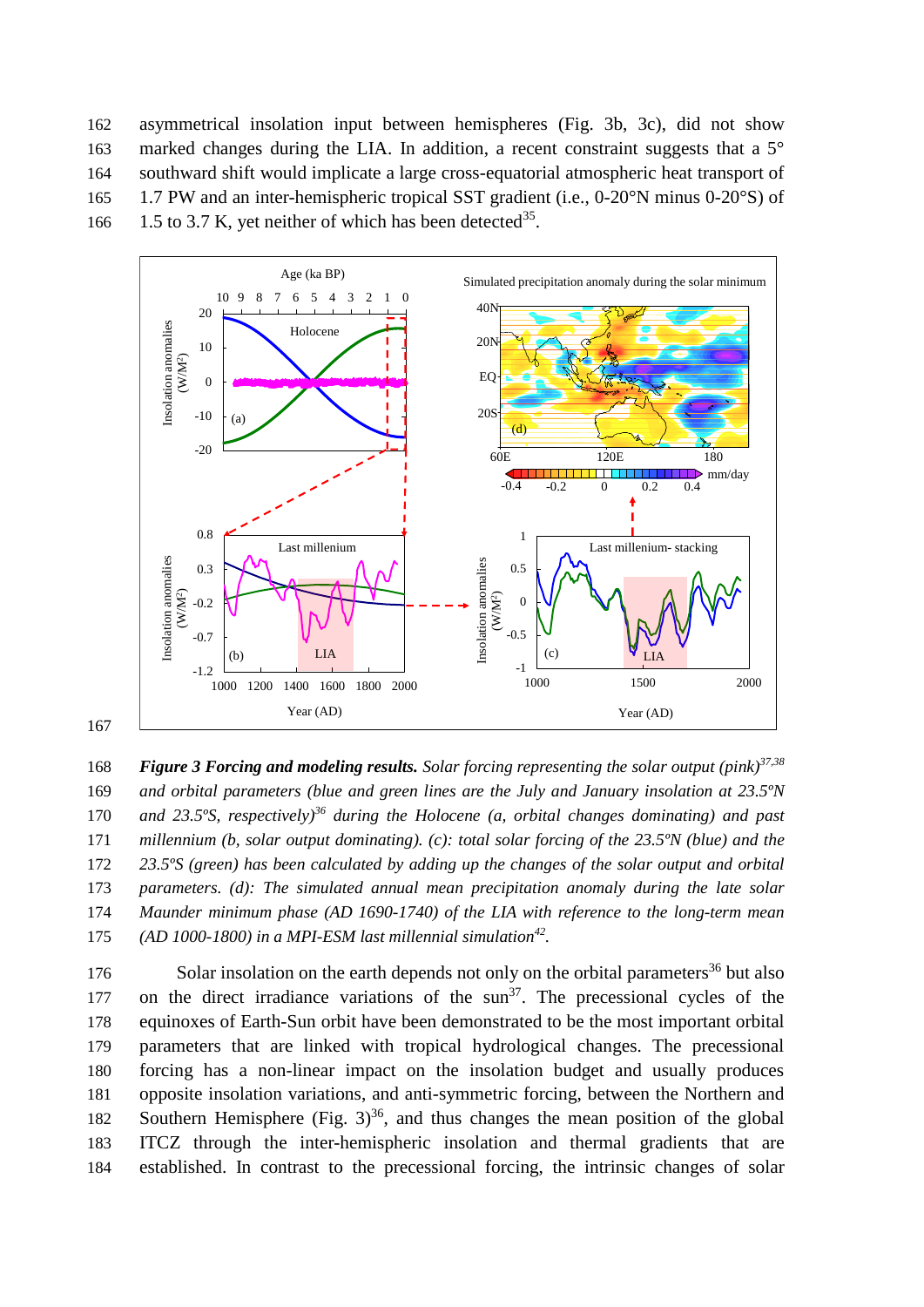irradiance are symmetrical and hence produce a synchronized forcing on both 186 hemispheres<sup>[37](#page-11-8)</sup>. On the orbital timescale, the amplitude of insolation change caused by fluctuations of the orbital precessional cycle is much larger than that induced by 188 variations in solar output (Fig.  $3a$ )<sup>[36](#page-11-10)[,38](#page-11-9)</sup>. For this reason, the ITCZ is expected to migrate north-south in phase with the changing inter-hemispheric insolation gradients. However, this situation reversed over the last millennium, during which period the insolation variation caused by orbital change became much smaller than that caused 192 by fluctuations in direct solar irradiance (Fig. 3b and Fig.  $s8$ )<sup>[36](#page-11-10)[,37](#page-11-8)</sup>. The small variability of asymmetrical orbital insolation forcing during the last millennium seems too inadequate to cause large meridional migration of the ITCZ mean position during the LIA.

 When adding the changes from both orbital parameters and solar irradiance, we have found that the insolation in the Northern and Southern Hemispheres shows a similar variation pattern over the last millennium, with a decreased insolation during the LIA relative to the MCA/ last 150 year intervals (Fig. 3c and Fig. s8). Such hemispherically symmetric forcing from intrinsic solar irradiance probably contributed to the synchronized retreats of both the EASM and the ASM during the LIA. On the other hand, large volcanic eruptions (i.e., especially frequent and 203 persistent volcanic activity around the tropical western Pacific region<sup>[39](#page-11-12)</sup>), may also yield symmetrical forcing between two hemispheres and could therefore also help to drive contractions of the monsoon/ITCZ belts. For example, some strong volcanic eruptions have been detected during the LIA (i.e., coinciding with the Maunder 207 Minimum and Dalton Minimum)<sup>[39,](#page-11-12)[40](#page-11-13)</sup>.

 Our proposal of a contracted monsoon-ITCZ in the Western Pacific region is also supported by published investigations of global monsoon precipitation in response to natural and anthropogenic forcings in the last millennium, based upon simulations 211 with the coupled ocean-atmosphere model  $ECHO-G^{40}$  $ECHO-G^{40}$  $ECHO-G^{40}$ . The simulated results suggest a symmetrical decrease in monsoon precipitation in both hemispheres during the LIA 213 (see ref<sup>[40](#page-11-13)</sup> for details) with the three weakest periods around 1460, 1685, and 1800 (which respectively correspond to the deepest parts of the [Spörer M](http://en.wikipedia.org/wiki/Sp%C3%B6rer_Minimum)inimum, Maunder 215 Minimum, and Dalton Minimum intervals of reduced irradiance)<sup>[40](#page-11-13)</sup>, while the global monsoon strengthened nearly everywhere in the continental monsoon regions during 217 the modeled MCA interval. In addition, the simulated precipitation increases in tropical Indonesia and rainfall decreases in northern Australia during the solar minima were also demonstrated in a recent idealized solar sensitivity experiment using the 220 coupled climate model  $CCSM3<sup>41</sup>$  $CCSM3<sup>41</sup>$  $CCSM3<sup>41</sup>$ .

 In order to analyze the impact of solar activity on tropical precipitation over the last millennium independently, we have also deployed the Coupled Model Intercomparison Project Phase 5 (CMIP5) style model from the Max Planck Institute Earth System Model (MPI-ESM) millennium simulation (see supplementary materials for details), using only solar variability as external forcing<sup>[42](#page-11-11)</sup>. The model results (Fig. 3d), which show decreased precipitation in west Pacific subtropical monsoon area of both hemispheres and more rainfall in equatorial area during the periods of low solar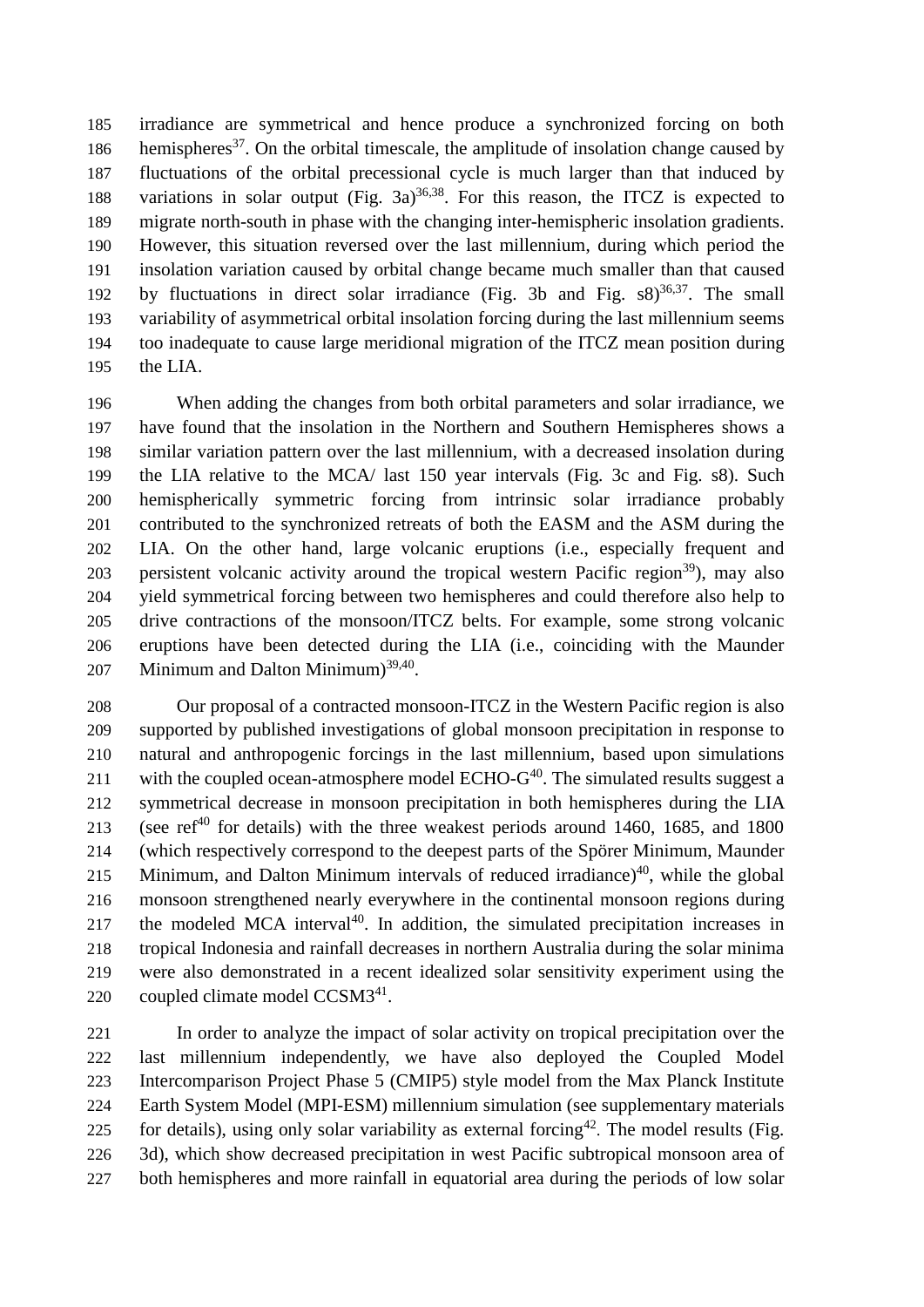activity, offer hints in support our proposal of a contracted monsoon/ITCZ in west Pacific during the LIA (Fig. 3d and Fig. s9).

 The simulated reduced global monsoon precipitation during the LIA was primarily attributed to reduced solar irradiance by Liu et al (2009). Our own simulation independently confirmed this result (Fig. s9). Changes in the total amount of effective shortwave radiative forcing (i.e., including short-term pulses of forcing from globally influential volcanic eruptions) can reinforce the thermal contrast 235 between the continent and ocean (Table 3 in ref<sup> $40$ </sup>), thereby resulting in the centennial 236 scale variations in the global monsoon strength. Land has a much smaller heat capacity than ocean. When the effective radiative flux increases during the local summer, the land warming is much stronger than the warming of adjacent ocean and 239 thus the thermal contrast between continent and ocean gets reinforced<sup>[40](#page-11-13)</sup>. This increased thermal contrast further enhances the pressure differences between land 241 monsoon regions and the surrounding oceans (Table in ref<sup>[40](#page-11-13)</sup>) and therefore strengthens the monsoon circulation and its associated rainfall<sup>[40](#page-11-13)</sup>. A decrease in irradiance during the LIA, plus the unique land-sea distribution in the west Pacific region, would thus produce the decreased seasonal extremes of the monsoon moisture transport and the consequent contraction of the west Pacific monsoon/ITCZ.

 It is worth noting that the model results also implied an increased zonal precipitation contrast between east and west tropical Pacific during the LIA (Fig. s9 248 and  $ref^{40}$  $ref^{40}$  $ref^{40}$ , which would probably manifest itself as an enhanced Pacific Walker circulation. Although some temperature reconstructions proposed an El Nino-like SST 250 pattern in tropical Pacific during the  $LIA<sup>43,44</sup>$  $LIA<sup>43,44</sup>$  $LIA<sup>43,44</sup>$  $LIA<sup>43,44</sup>$ , the hydrological studies, based upon 251 either proxy records<sup>[8,](#page-10-4)[11,](#page-10-2)[12,](#page-10-3)[45](#page-12-0)</sup> or model simulations<sup>[46](#page-12-1)</sup>, present a clear strengthening of Pacific Walker circulation during the LIA, which should result in more precipitation in the Indo-Pacific warm-fresh pool region (see SI for further discussion). That is to say, the scenario of a contracted western Pacific monsoon/ITCZ and an enhanced Pacific Walker circulation probably co-existed during the LIA interval, with both mechanisms contributing extra precipitation to the warm pool region.

 Our main findings highlight the difficulty of applying the conventional interpretation of ITCZ migration to explain the hydrological changes in the East Asian-Australian monsoon area that are known to have occurred during the last millennium. It remains the case, however, that the detailed position of the west Pacific monsoon/ITCZ during the LIA, the range of the ITCZ-monsoonal meridional contraction (locally or globally) and the mechanism of the contractions that have occurred are still not fully understood. Developing an enhanced understanding of this topic requires the collection of additional high-resolution paleo-hydrology proxy data, and the application of insightful and focused climate modeling studies.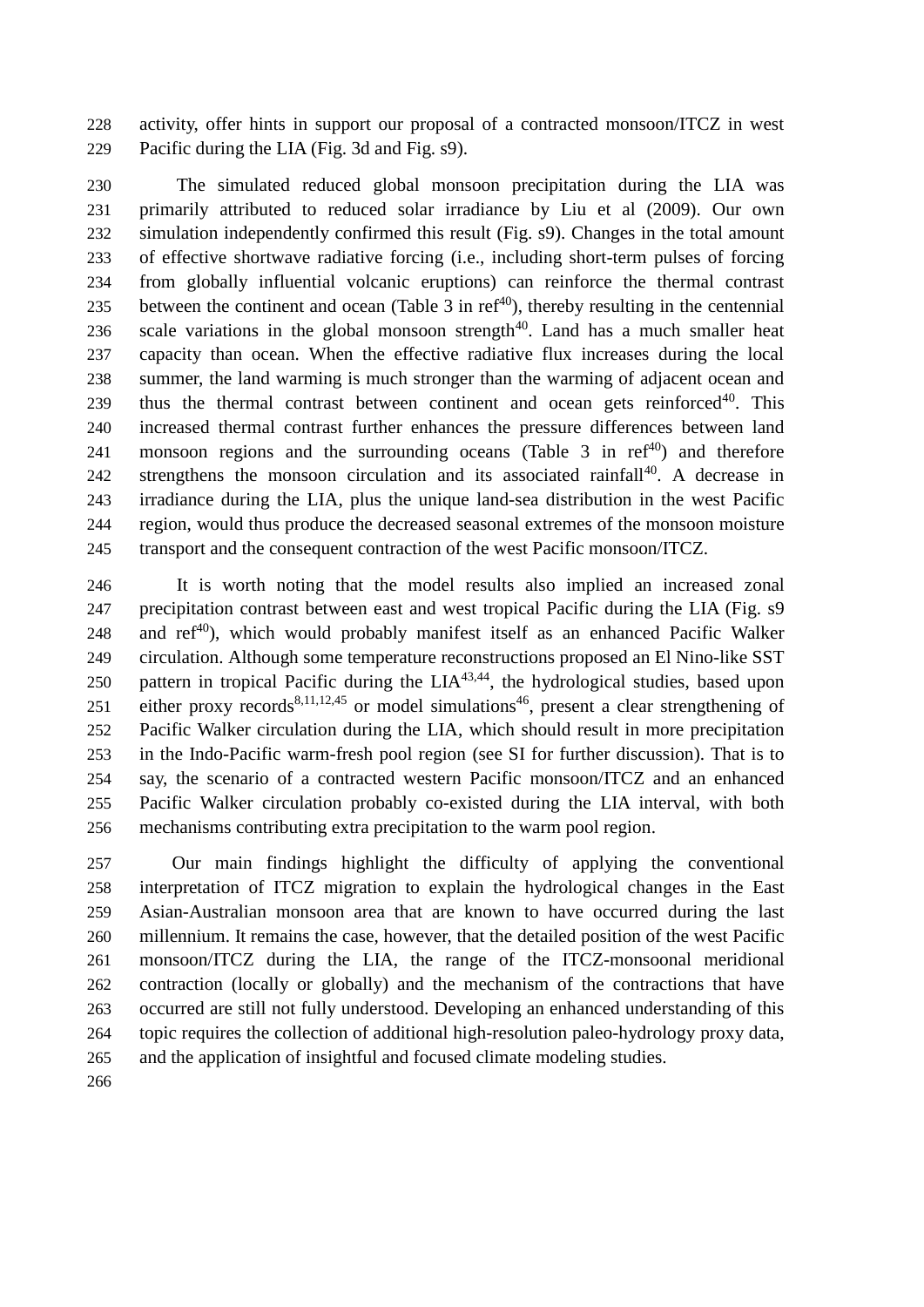#### **Methods**

#### **Definition of the MCA and LIA**

 To investigate the hydrologic changes between the MCA and the LIA, we have defined these terms as represented by distinct three-century-long intervals. The medieval interval, which is usually defined 271 from AD 800 to 1300 in previous studies<sup>[47](#page-12-2)</sup>, has here been defined from AD 1000 to 1300 because we mainly focused on the past millennium. Correspondingly, a three-century-long LIA has been defined

- 273 from AD 1400 to 1700 based on the minimum of the solar activity<sup>[37](#page-11-8)</sup>. The Welch's t-test result suggested
- a significant difference in solar irradiance forcing between AD 1400-1700 and AD 1000-1300.

#### **Dry/wet conditions between LIA and MCA/recent 150 years**

 Proxy records from the Asia- western Pacific- Australia monsoon areas were selected to investigate the hydrological changes between the LIA and the MCA/recent 150 years based on three main criteria. First, the temporal resolution of the data is better than 50 years and sufficient to distinguish among the MCA- LIA- recent 150 years intervals. Second, the dating error of the record is less than 100 years. Third, the proxy record has been used to reflect precipitation/humidity/monsoon variation in the original reference. Both the Relative Wet Index (RWI) and t-test were used to define and compare the dry/wet conditions between the LIA and the MCA/recent 150 years. The RWI and t-test were performed as following:

 RWI: The RWI between the LIA and the MCA for each proxy record was defined by calculating the 286 RWI = (mean value during the LIA minus mean value during the MCA)/the standard deviation. This method is also used to calculate the RWI between the LIA and the most recent 150 years. The time spans of the four coral records were too short to calculate the RWI between the LIA and the MCA. Thus we only calculated the RWI between the LIA and the most recent 150 years, the RWI being modified as RWI = (mean value before AD 1850- mean value after AD 1850)/the standard deviation. Before the calculation, the resolution of each proxy record was adjusted to one year using linear interpolation. The calculated RWI values are given in Table s1.

 t-test: The significance of the difference between the LIA and the MCA/recent 150 years for each hydrological series was evaluated by applying an unpaired Welch's t-test, which does not require equal variance. Before the calculation, the effective sample size of the t-test was adjusted following the 296 method in Trenberth  $(1984)^{48}$  $(1984)^{48}$  $(1984)^{48}$  and Bretherton et al  $(1999)^{49}$  $(1999)^{49}$  $(1999)^{49}$  (see the next section, Correlation analysis, for details). The calculated p values are displayed in Table s1. A p value less than 0.05 is considered 298 statistically significant. As seen in Table s1, among the significant differences ( $p < 0.05$ ), only two p values are about 0.02 and the rest are < 0.01. Thus, our results are statistically of high significance.

- If the RWI between the LIA and the MCA is greater than 50% and the p value of the t-test is less than 0.05, a wet LIA relative to the MCA is defined. If the RWI between the LIA and the MCA is less than - 50% and the p value of the t-test is less than 0.05, then a dry LIA relative to the MCA is defined. If the p value of the t-test is more than 0.05 or the RWI between the LIA and the MCA is between - 50% and 50%, no apparent precipitation change is defined between the LIA and the MCA. This method was also used to define the dry/wet conditions between the LIA and the recent 150 years. Locations that were dry, had no apparent change or were wet during the LIA relative to the MCA/recent 150 years are
- coloured red, purple and blue in all map figures, respectively. If the dry/wet condition between the LIA
- and the MCA is different from the dry/wet condition between the LIA and the most recent 150 years,
- then a combined colour is used. For example, the record N1 has a no apparent change during the LIA
- relative to the MCA and a dry LIA relative to the most recent 150 years. Thus N1's label has purple left
- and red right.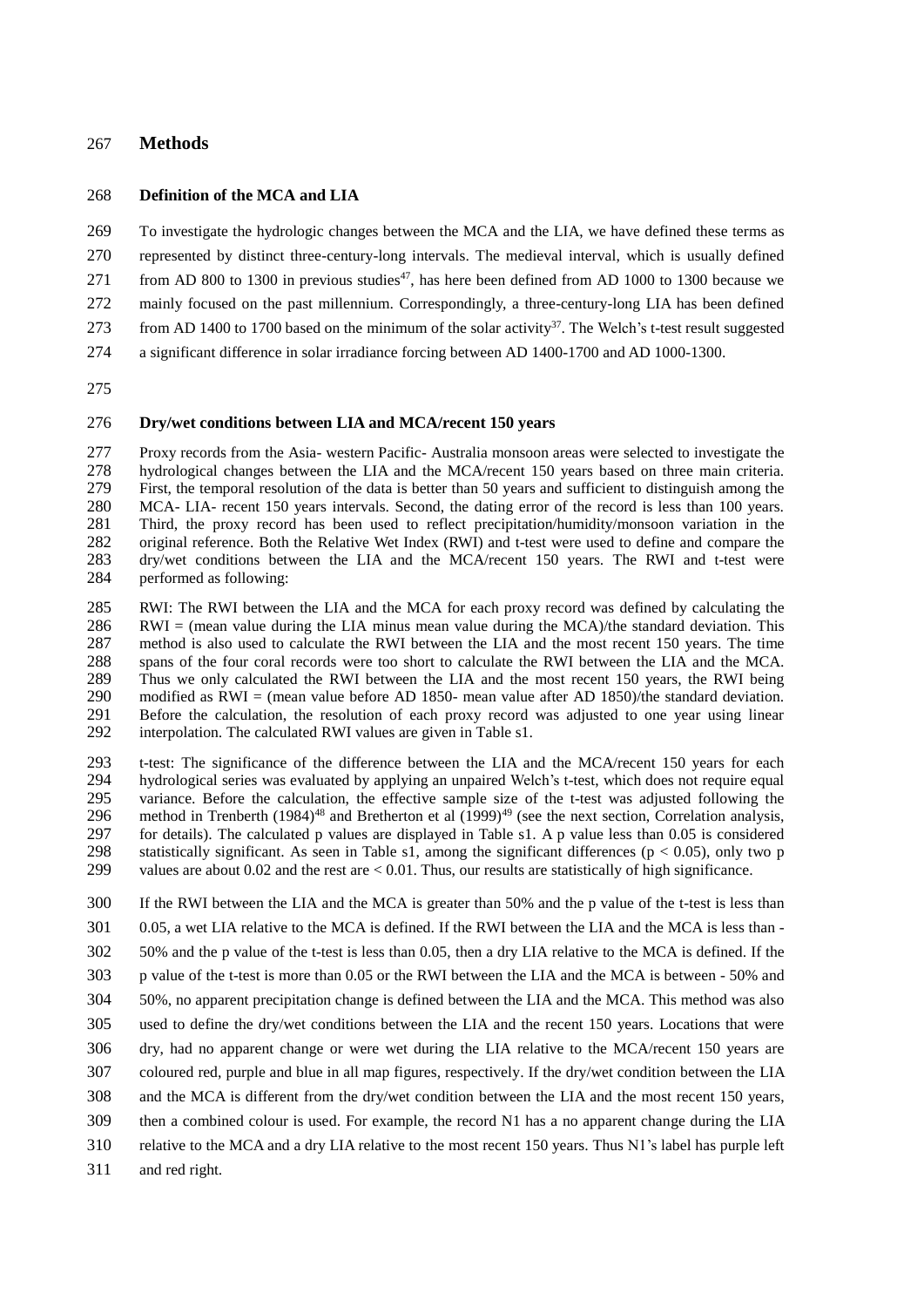#### 312 **Correlation analysis**

For two time series, X and Y, Pearson correlation coefficient  $r_{xy}$  was calculated as 313

314 
$$
r_{xy} = \frac{\sum_{i=1}^{n} (x_i - \overline{x})(y_i - \overline{y})}{(n-1)s_x s_y}
$$

315 Where n is the sample number, *x* and *y* are the sample means of *X* and *Y*, and *S<sub>x</sub>* and *S<sub>y</sub>* are the 316 sample standard deviation of *X* and *Y*. For two time series (*X* and *Y*) with smoothing, we have to consider and adjust the autocorrelation in *X* and *Y* by using effective sample size or effective number 317 consider and adjust the autocorrelation in X and Y by using effective sample size or effective number<br>318 of independence values. Following Trenberth  $(1984)^{48}$  and Bretherton et al  $(1999)^{49}$ , we first calculated of independence values. Following Trenberth (1984)<sup>[48](#page-12-3)</sup> and Bretherton et al  $(1999)^{49}$  $(1999)^{49}$  $(1999)^{49}$ , we first calculated 319  $\tau$ , the time between independent values (or the time to obtain a new degree of freedom) according to 320 the following equation<sup>[50](#page-12-5)</sup>:

321 
$$
\tau = 1 + 2 \sum_{l=1}^{(n-1)} r_{xl} r_{yl}
$$

Where  $r_{x}$  and  $r_{y}$  are the autocorrelation at lag 1 for X and Y. The effective number of independence 322 values was calculated as  $n_{\text{eff}} = n / \tau$ , and the student t-value for assessing significance was calculated 323 324 as

325 
$$
t = \frac{r_{xy}\sqrt{n_{eff} - 2}}{\sqrt{(1 - r_{xy}^2)}}
$$

#### 326 **Competing financial interests**

327 The authors declare no competing financial interests

#### 328 **References**

<span id="page-9-4"></span><span id="page-9-3"></span><span id="page-9-2"></span><span id="page-9-1"></span><span id="page-9-0"></span>

| 329 | 1              | Chiang, J. C. & Bitz, C. M. Influence of high latitude ice cover on the marine Intertropical   |
|-----|----------------|------------------------------------------------------------------------------------------------|
| 330 |                | Convergence Zone. Climate Dynamics 25, 477-496 (2005).                                         |
| 331 | 2              | Wang, Y. J. et al. The Holocene Asian monsoon: Links to solar changes and North Atlantic       |
| 332 |                | climate. <i>Science</i> <b>308</b> , 854-857 (2005).                                           |
| 333 | 3              | Zhang, R. & Delworth, T. L. Simulated tropical response to a substantial weakening of the      |
| 334 |                | Atlantic thermohaline circulation. Journal of Climate 18, 1853-1860 (2005).                    |
| 335 | $\overline{4}$ | Timmermann, A., Lorenz, S., An, S., Clement, A. & Xie, S. The effect of orbital forcing on the |
| 336 |                | mean climate and variability of the tropical Pacific. Journal of Climate 20, 4147-4159 (2007). |
| 337 | 5              | Schneider, T., Bischoff, T. & Haug, G. H. Migrations and dynamics of the intertropical         |
| 338 |                | convergence zone. <i>Nature</i> <b>513</b> , 45-53 (2014).                                     |
| 339 | 6              | Newton, A., Thunell, R. & Stott, L. Climate and hydrographic variability in the Indo-Pacific   |
| 340 |                | Warm Pool during the last millennium. Geophysical Research Letters 33, L19710 (2006).          |
| 341 | 7              | Sachs, J. P. et al. Southward movement of the Pacific intertropical convergence zone AD        |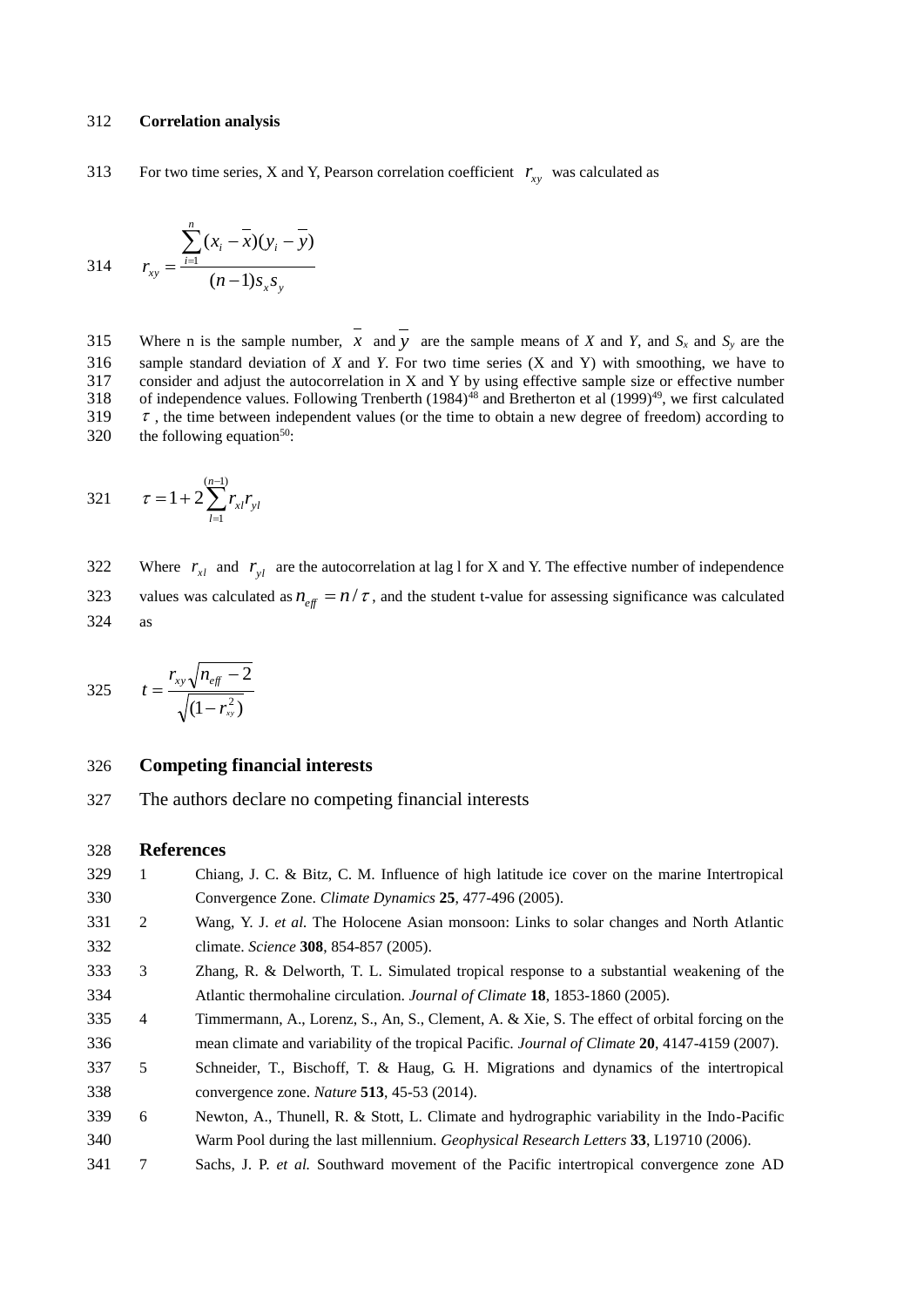<span id="page-10-17"></span><span id="page-10-16"></span><span id="page-10-15"></span><span id="page-10-14"></span><span id="page-10-13"></span><span id="page-10-12"></span><span id="page-10-11"></span><span id="page-10-10"></span><span id="page-10-9"></span><span id="page-10-8"></span><span id="page-10-7"></span><span id="page-10-6"></span><span id="page-10-5"></span><span id="page-10-4"></span><span id="page-10-3"></span><span id="page-10-2"></span><span id="page-10-1"></span><span id="page-10-0"></span>

| 342 |        | 1400-1850. Nature Geosci 2, 519-525 (2009).                                                         |
|-----|--------|-----------------------------------------------------------------------------------------------------|
| 343 | 8      | Yan, H. et al. South China Sea hydrological changes and Pacific Walker Circulation variations       |
| 344 |        | over the last millennium. Nature Communications 2, 293 (2011).                                      |
| 345 | 9      | Haug, G., Hughen, K., Sigman, D., Peterson, L. & Rohl, U. Southward migration of the                |
| 346 |        | Intertropical Convergence Zone through the Holocene. Science 293, 1304 (2001).                      |
| 347 | 10     | Hodell, D. A. et al. Climate change on the Yucatan Peninsula during the little ice age.             |
| 348 |        | Quaternary Res 63, 109-121 (2005).                                                                  |
| 349 | 11     | Tierney, J., Oppo, D., Rosenthal, Y., Russell, J. & Linsley, B. Coordinated hydrological            |
| 350 |        | regimes in the Indo-Pacific region during the past two millennia. Paleoceanography 25,              |
| 351 |        | PA1102 (2010).                                                                                      |
| 352 | 12     | Oppo, D. W., Rosenthal, Y. & Linsley, B. K. 2,000-year-long temperature and hydrology               |
| 353 |        | reconstructions from the Indo-Pacific warm pool. Nature 460, 1113-1116 (2009).                      |
| 354 | 13     | Tan, L. et al. Centennial-to decadal-scale monsoon precipitation variability in the semi-humid      |
| 355 |        | region, northern China during the last 1860 years: Records from stalagmites in Huangye Cave.        |
| 356 |        | The Holocene 21, 287-296 (2010).                                                                    |
| 357 | 14     | Zhang, P. Z. et al. A Test of Climate, Sun, and Culture Relationships from an 1810-Year             |
| 358 |        | Chinese Cave Record. Science 322, 940-942 (2008).                                                   |
| 359 | 15     | Hu, C. et al. Quantification of Holocene Asian monsoon rainfall from spatially separated cave       |
| 360 |        | records. Earth and Planetary Science Letters 266, 221-232 (2008).                                   |
| 361 | 16     | Qin, J. et al. High resolution stalagmite records of climate change since 800 AD in Libo,           |
| 362 |        | Guizhou. Carsologica Sinica 27, 266-272 (In Chinese with English abstract) (2008).                  |
| 363 | 17     | Chu, G. et al. The 'mediaeval warm period'drought recorded in Lake Huguangyan, tropical             |
| 364 |        | South China. The Holocene 12, 511-516 (2002).                                                       |
| 365 | 18     | Liu, J. B. et al. Humid medieval warm period recorded by magnetic characteristics of                |
| 366 |        | sediments from Gonghai Lake, Shanxi, North China. Chinese Science Bulletin 56, 2464-2474            |
| 367 |        | (2011).                                                                                             |
| 368 | 19     | Zeng, Y. et al. The wet little Ice age recorded by sediments in Huguangyan Lake, tropical           |
| 369 |        | South China. Quaternary International 263, 55-62 (2011).                                            |
| 370 | 20     | Tan, L. C., Cai, Y. J., Yi, L., An, Z. S. & Ai, L. Precipitation variations of Longxi, northeast    |
| 371 |        | margin of Tibetan Plateau since AD 960 and their relationship with solar activity. Clim Past 4,     |
| 372 |        | 19-28 (2008).                                                                                       |
| 373 | 21     | Wasson, R., Bayliss, P. & Clelland, S. River flow and climate in the 'top end' of Australia for     |
| 374 |        | the last 1000 years, and the Asian-Australian monsoon. In Kakadu National Park Landscape            |
| 375 |        | Symposia Series 2007-2009. Symposium 4: Climate change. ed S Winderlich, 6-7 August                 |
| 376 |        | 2008, Gagudju Crocodile Holiday Inn Kakadu National Park. Internal Report 567, January,             |
| 377 |        | Supervising Scientist, Darwin, 15-31. (2010).                                                       |
| 378 | $22\,$ | Denniston, R. F. et al. A Stalagmite record of Holocene Indonesian-Australian summer                |
| 379 |        | monsoon variability from the Australian tropics. Quaternary Science Reviews 78, 155-168             |
| 380 |        | (2013).                                                                                             |
| 381 | 23     | Lough, J. M. Great Barrier Reef coral luminescence reveals rainfall variability over                |
| 382 |        | northeastern Australia since the 17th century. Paleoceanography 26, PA2201 (2011).                  |
| 383 | 24     | Hendy, E. et al. Abrupt decrease in tropical Pacific sea surface salinity at end of Little Ice Age. |
| 384 |        | Science 295, 1511-1514 (2002).                                                                      |
| 385 | 25     | DeLong, K. L., Quinn, T. M., Taylor, F. W., Shen, C.-C. & Lin, K. Improving coral-base              |
|     |        |                                                                                                     |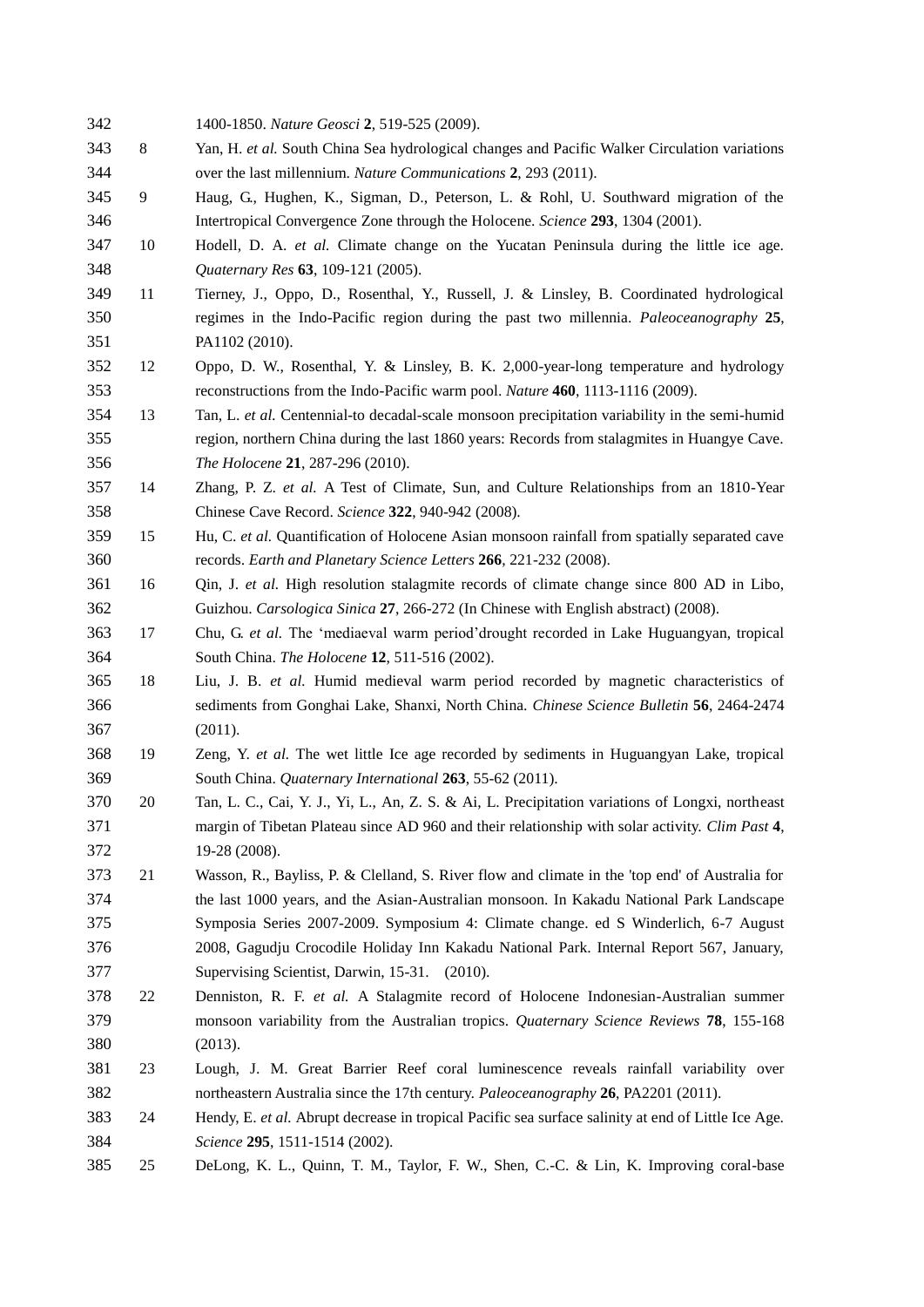<span id="page-11-16"></span><span id="page-11-15"></span><span id="page-11-14"></span><span id="page-11-13"></span><span id="page-11-12"></span><span id="page-11-11"></span><span id="page-11-10"></span><span id="page-11-9"></span><span id="page-11-8"></span><span id="page-11-7"></span><span id="page-11-6"></span><span id="page-11-5"></span><span id="page-11-4"></span><span id="page-11-3"></span><span id="page-11-2"></span><span id="page-11-1"></span><span id="page-11-0"></span> paleoclimate reconstructions by replicating 350 years of coral Sr/Ca variations. *Palaeogeography, Palaeoclimatology, Palaeoecology* **373**, 6-24 (2013). 26 Quinn, T. M. *et al.* A multicentury stable isotope record from a New Caledonia coral: Interannual and decadal sea surface temperature variability in the southwest Pacific since 1657 AD. *Paleoceanography* **13**, 412 (1998). 27 Calvo, E. *et al.* Interdecadal climate variability in the Coral Sea since 1708 AD. *Palaeogeography, Palaeoclimatology, Palaeoecology* **248**, 190-201 (2007). 28 Burrows, M. A., Fenner, J. & Haberle, S. G. Humification in northeast Australia: Dating millennial and centennial scale climate variability in the late Holocene. *The Holocene*, Online first, DOI: 10.1177/0959683614551216 (2014). 29 Burrows, M., Fenner, J. & Haberle, S. Testing peat humification analysis in an Australian context: identifying wet shifts in regional climate over the past 4000 years. *Mires and Peat* **14**, 1-19 (2014). 30 Rodysill, J. R. *et al.* A paleolimnological record of rainfall and drought from East Java, Indonesia during the last 1,400 years. *Journal of Paleolimnology* **47**, 1-15 (2012). 31 Griffiths, M. *et al.* Increasing Australian-Indonesian monsoon rainfall linked to early Holocene sea-level rise. *Nat Geosci* **2**, 636-639 (2009). 32 Konecky, B. L. *et al.* Intensification of southwestern Indonesian rainfall over the past millennium. *Geophysical Research Letters* **40**, 386-391 (2013). 33 Rodysill, J. R. *et al.* A severe drought during the last millennium in East Java, Indonesia. *Quaternary Science Reviews* **80**, 102-111 (2013). 34 Hartmann, A. *et al.* Multi-proxy evidence for human-induced deforestation and cultivation from a late Holocene stalagmite from middle Java, Indonesia. *Chem Geol* **357**, 8-17 (2013). 35 Donohoe, A., Marshall, J., Ferreira, D. & Mcgee, D. The relationship between ITCZ location and cross-equatorial atmospheric heat transport: from the seasonal cycle to the last glacial maximum. *Journal of Climate* **26**, 3597-3618 (2013). 36 Laskar, J., Fienga, A., Gastineau, M. & Manche, H. La2010: a new orbital solution for the long-term motion of the Earth. *Astronomy & Astrophysics* **532**, A89 (2011). 37 Bard, E., Raisbeck, G., Yiou, F. & Jouzel, J. Solar irradiance during the last 1200 years based on cosmogenic nuclides. *Tellus B* **52**, 985-992 (2000). 38 Steinhilber, F., Beer, J. & Fröhlich, C. Total solar irradiance during the Holocene. *Geophysical Research Letters* **36**, L19704 (2009). 39 Sigl, M. *et al.* Insights from Antarctica on volcanic forcing during the Common Era. *Nature Climate Change* **4**, 693-697 (2014). 40 Liu, J. *et al.* Centennial variations of the global monsoon precipitation in the last millennium: Results from ECHO-G model. *Journal of Climate* **22**, 2356-2371 (2009). 41 Steinke, S. *et al.* Mid to Late-Holocene Australian-Indonesian summer monsoon variability. *Quaternary Science Reviews* **93**, 142-154 (2014). 42 Jungclaus, J. H. *et al.* Climate and carbon-cycle variability over the last millennium. *Clim Past* **6**, 723-737 (2010). 43 Conroy, J. L., Overpeck, J. T. & Cole, J. E. El Nino/Southern Oscillation and changes in the zonal gradient of tropical Pacific sea surface temperature over the last 1.2 ka. *PAGES news* **18**, 32-34 (2010). 44 Cobb, K. M., Charles, C. D., Cheng, H. & Edwards, R. L. El Nino/Southern Oscillation and